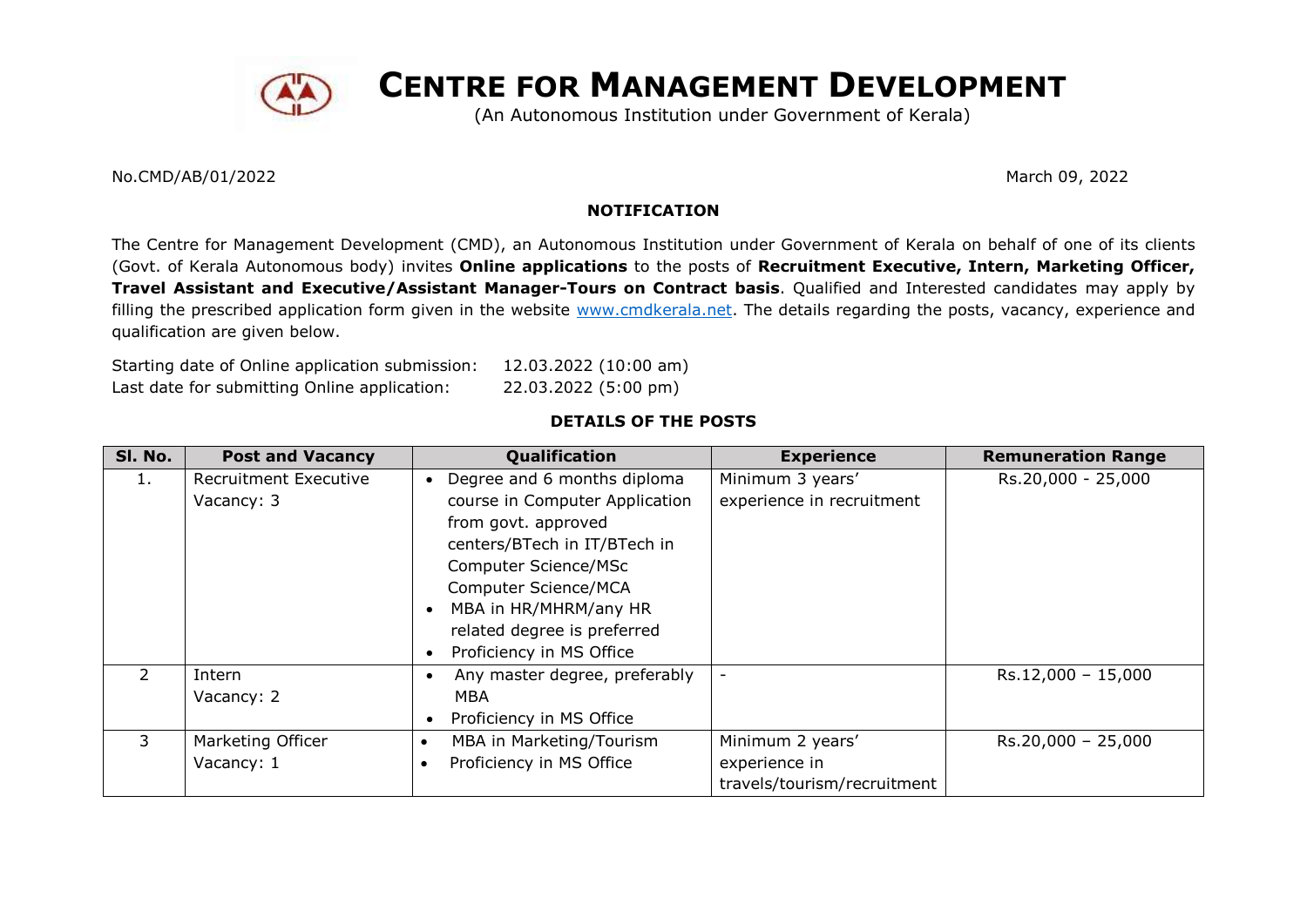| SI. No. | <b>Post and Vacancy</b>                              | Qualification                                                                                   | <b>Experience</b>                                                                             | <b>Remuneration Range</b> |
|---------|------------------------------------------------------|-------------------------------------------------------------------------------------------------|-----------------------------------------------------------------------------------------------|---------------------------|
| 4       | <b>Travel Assistant</b><br>Vacancy: 1                | Graduation in Travel &<br>Tourism/Degree with IATA<br>certification<br>Proficiency in MS Office | Minimum 1 years'<br>experience in air ticketing                                               | $Rs.18,000 - 20,000$      |
|         | Executive / Assistant<br>Manager-Tours<br>Vacancy: 1 | MBA/IATA                                                                                        | 2-5 years in international &<br>domestic tour operations in<br>any recognised tour<br>company | $Rs.25,000 - 40,000$      |

## **NOTE:**

### **Cut-off dates for eligibility:**

The cut-off date for the purpose of eligibility on age criteria shall be the 1st day of the month in which online registration commences i.e. **01.03.2022**

The cut-off date for Post Qualification experience will be the 1<sup>st</sup> day of the month in which online registration commences i.e. **01.03.2022**

#### **Instructions for Scanning of relevant documents: -**

- Scan the latest photograph of the candidate and upload the same in the space provided in the online application [scanned image shall be less than 200 KB in \*.JPG format only]
- Candidate shall make his/her signature on a white paper, scan the same and upload it in the space provided in the online application [scanned image shall be less than 50 KB in \*.JPG format only]
- The candidate has to scan his full signature, since the signature is proof of identity, it must be genuine and in full: initials are not sufficient. Signature in CAPITAL LETTERS is not permitted. The signature must be signed only by the candidate and may not by any other person.
- Identity Card: scanned image shall be less than 50 KB in \*.JPG format only
- Qualification and Experience Certificate: scanned image shall be less than 300 KB in \*.JPG format only